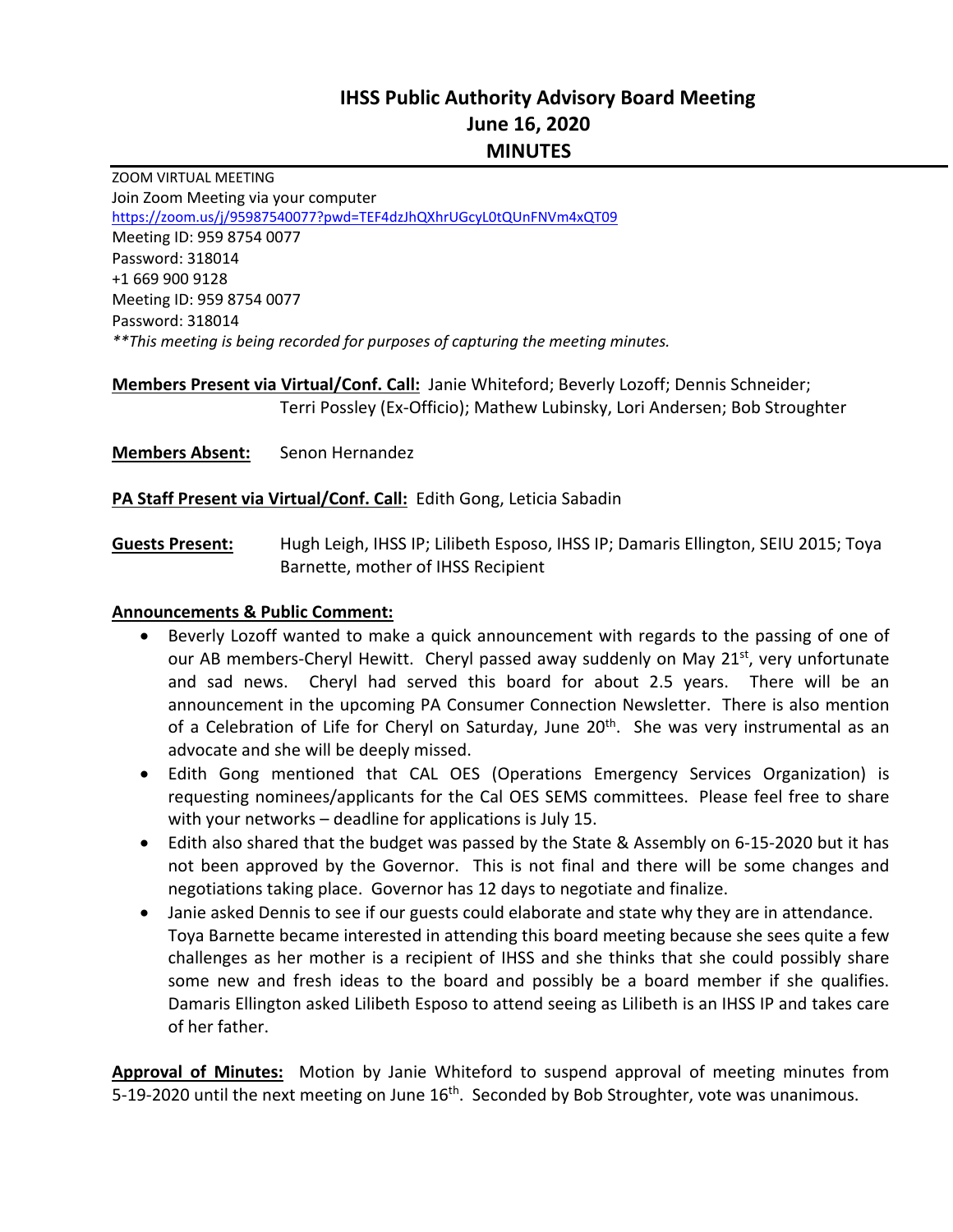**Nomination and Vote for AB Vice Chair:** Janie Whiteford volunteered for Vice Chair. Dennis Schneider went ahead and nominated Janie Whiteford, seconded by Matt Lubinsky, vote was unanimous.

At this point Matt had a question about electronic timesheets. The start and end times, it is a little confusing for IPs and Consumers. Why is this important to have? Terri stated that the whole reason for 100% enrollment for electronic or telephonic timesheets was for Federal compliance. The Federal requirement requires the check‐in and check‐out time and workplace location. Santa Clara County went live on May 1st.

Dennis asked Terri about live‐in attendants. Terri stated that she was pretty sure live‐in attendants were exempt and that a letter from the State had been mailed out to IHSS IPs who are live-in. Edith mentioned that there will be changes in CMIPS in order to accommodate live‐in attendants. More information will be forthcoming in the fall. For now, live‐ins can fill out timesheets with midnight to midnight on each day they work. The check‐in/check‐out time is independent of hours worked and paid.

**Annual Report Recommendations:** Edith Gong announced that it is time for the annual report recommendations, which the first draft is due July  $9<sup>th</sup>$ . Edith would like to speak to members and get their feedback and input. Janie recommended a committee to be setup in order to discuss this further. Janie, Beverly, Lori and Edith will be discussing this further on a brief conference call that Edith will setup. This committee will come back next month with their draft recommendations. This item to be put on July's AB agenda.

Update on the Change in By-Laws: Terri Possley stated that her new contact at County Council for this item is "Luke". Luke also told Terri that he cannot find the original amendment that was initiated and ready for proposal and that they must start from scratch. He has everything he needs from Terri for the by-laws change. The Amendment needs to be presented to the Board of Supervisors in a 'ledge file'.

Terri asked to keep this item on the agenda for next month. Beverly asked Terri if the original amendment was ever done in the past since it seems unusual that the original document cannot be found. Terri has high hopes for a better working relationship with Luke.

**Update on the Harvey Rose Audit:** Terri Possley had an exit conference meeting with the auditors and several Social Services directors. Among those in attendance were the Central Services Director (works on the building/campus), DOS Director Mary Ann Warren, and Mary Tinker. In the meeting the auditors summarized the 89‐page document that had the draft of recommendations from the audit. Auditors went over section by section and presented it to the meeting attendees. The group was able to give and identify areas that needed editing due to inaccuracies and omissions. This document was then revised and presented back to the group, via email. Terri was able to review the entire document with revisions on 6‐15‐2020. Terri accepted the revisions, except for one portion. The next step is for Mary Ann Warren to review, accept and approve the recommendations. Then it will become a public document.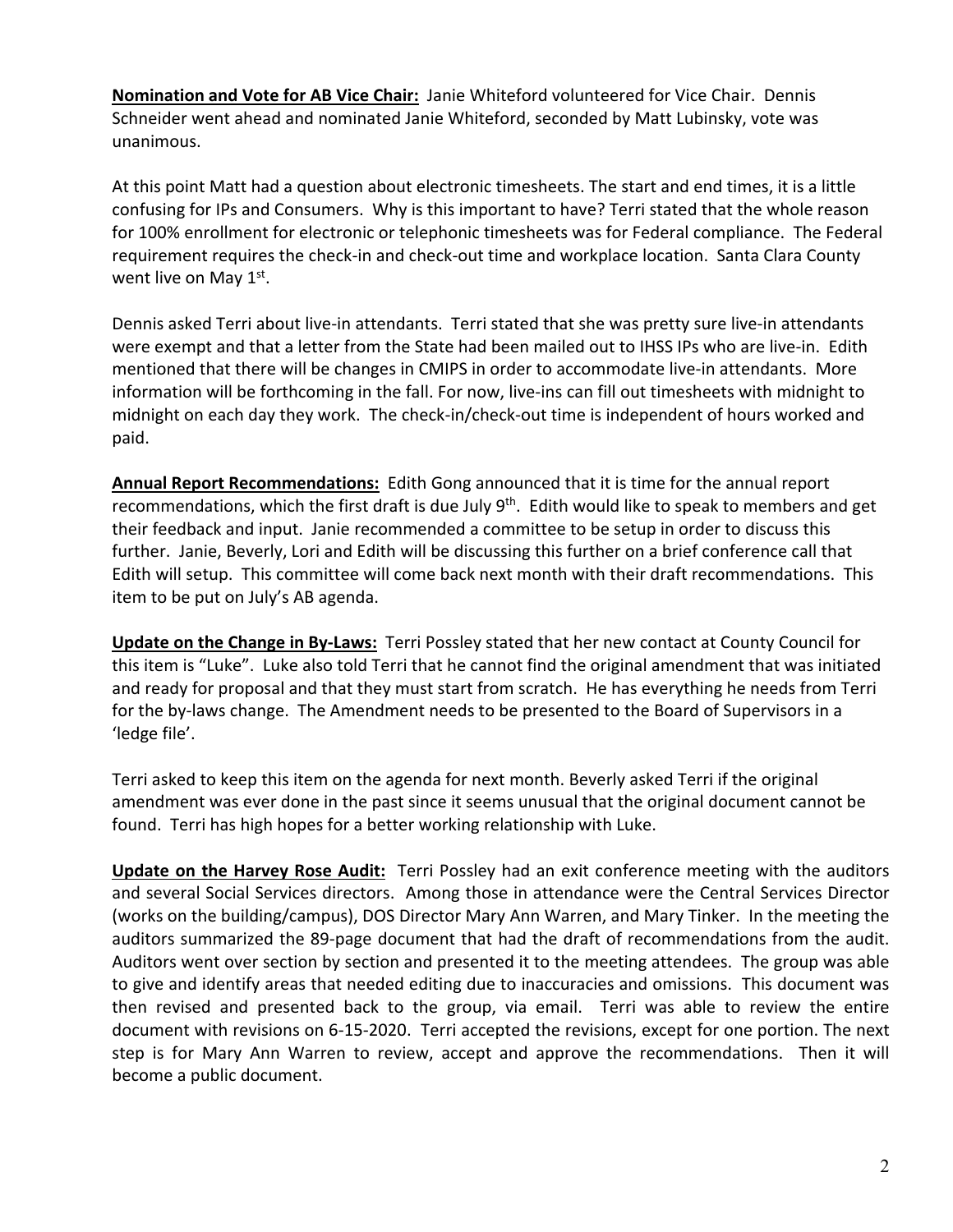At this point, this document is still in a confidential format and cannot be shared at this time. Once it is released as final, Terri will share will with the board. The final document should be completed soon, possibly 2‐3 weeks. Janie thanked Terri for all her help with all this.

Terri thanked the AB for recommending the audit in the first place. She also thanked her staff and credits them for all their patience and support with this audit. The social workers were shadowed by the audit team; the clerical staff and others were interviewed. In addition, Recipients and IPs were also interviewed as part of the audit process.

#### **CAPA REPORT**

CAPA continued to hold virtual meetings on a weekly basis in May, primarily to address COVID 19 issues. Most bills continue to be put on hold during the pandemic.

# **Legislative/Budget Report**

CAPA's focus in May has been to work with CWDA, CSAC, Public Health, Justice in Aging and other advocacy organizations to demonstrate how the various social service safety net programs targeted for cuts in the FY20‐21 budget will be impacted given the COVID 19 pandemic. Since the formal Budget Assembly Hearing on Monday, May 18 where CAPA, CSAC, Public Health and Social Services advocates formally opposed the 7% cuts and cuts to CMIPS payroll staff, these same organizations have been working to support the Senate's proposal to balance the state budget using temporary revenues, rainy day funds, and other mechanisms while preserving funds for social services safety net programs. The CAPA Executive Director stated that in all her years as an aging advocate, she had never seen such bi‐partisan disapproval of the Governor's approach to balancing the budget. There is still much discussion regarding the budget so if one is passed by the June 15 deadline, it is likely to be a placeholder that will be revised after the start of the fiscal year.

Personal Protective Equipment (PPE): The guidelines for state PPE were relaxed on May 19, thanks to continued pressure from CAPA to CDSS and the governor's office. Reports from PAs demonstrated that very little PPE was being distributed and helped to bolster the argument for relaxing the guidelines.

The State has provided supplemental administrative funds for management and distribution of the PPE in current fiscal year.

Edith stated that kits are being mailed out now by the Public Authority. People that need them can contact the training department and they are mailed out immediately.

Janie asked how many people are calling in to request kits. Edith stated that the PA is not getting that many calls since the guidelines have been relaxed. PA is reaching out and the Registry has contacted the IPs on the registry to let them know they can request PPE. Edith says that they are trying get the word out to IPs and consumers without overwhelming the phone system, and the fact that there's only enough supply for a small percentage of the entire IP and consumer population. PA can still order PPE supplies; in the meantime, the PA needs to distribute what we have received.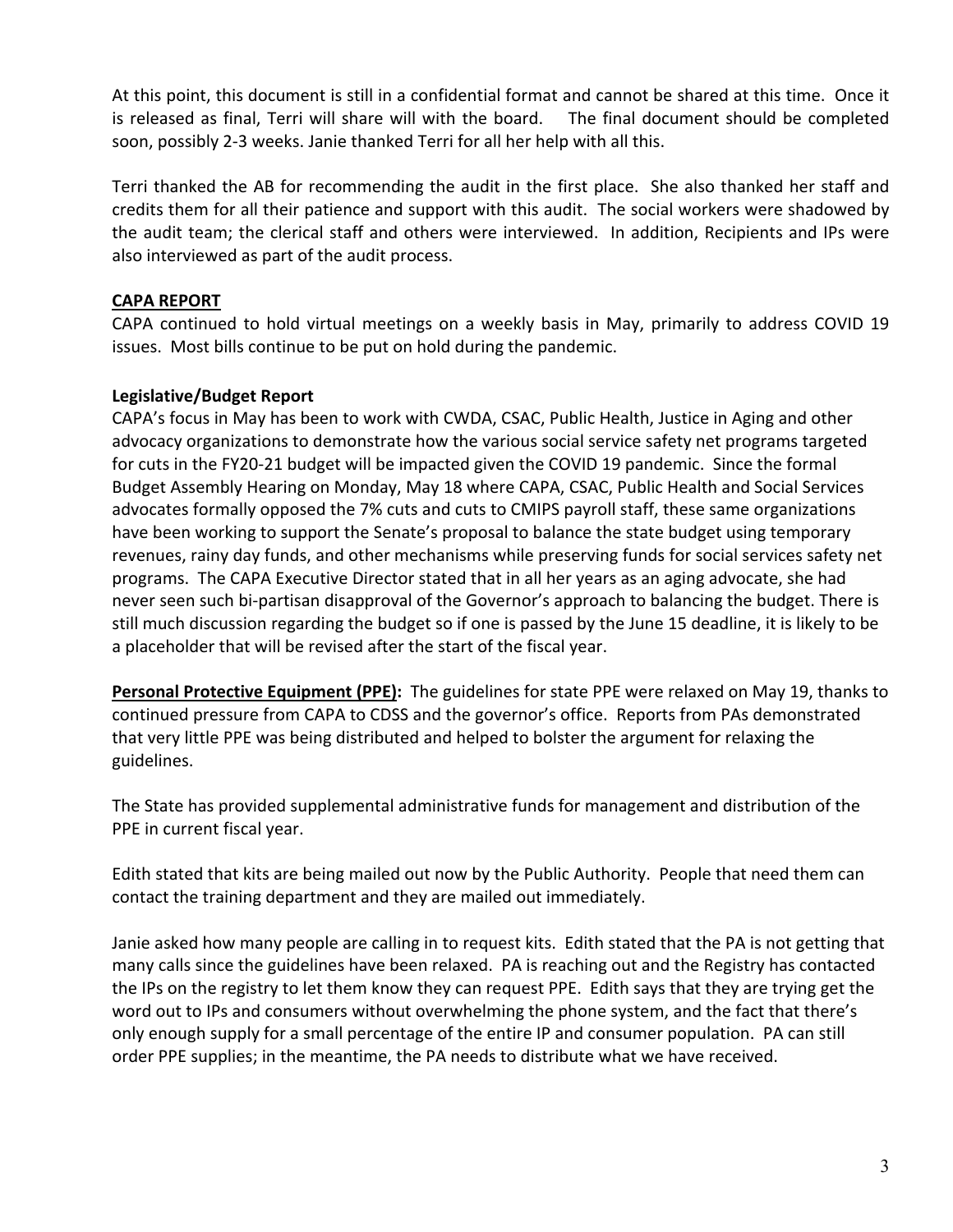**Master Plan on Aging:** The Master Plan on Aging Stakeholder committee convened a virtual meeting on May 28 after several months of being on hold. They are looking at a revised timeline for a final report given the COVID 19 impact on the aging community and lessons learned to date. They are requesting a new deadline of end of December for the release of the Master Plan on Aging (MPA) which was originally due to the governor on October 1, 2020. Because all agencies are still actively servicing clients due to the COVID 19 impact and only virtual meetings including gathering public and stakeholder feedback are somewhat limited the committee feels the additional 2.5 months are necessary to gather additional feedback and develop the MPA.

Janie encouraged all to pay attention to the emails that are forwarded; the emails from Edith, Leticia, from CICA, etc. With regards to the budget cuts and specifically the 7% cuts across the board that affects IHSS Consumers, there will be a trigger cut response, so everyone needs to pay attention and stay informed. Advocating is key and there are ways to help you if need. Edith pointed out that among some of the information/emails that have been forwarded, there are easy templates and phone scripts so calls and letters can easily be made and sent to the Governor's office.

# **PROGRAMS REPORT**

The Public Authority staff continues to work remotely, while certain staff members are going into the office to handle work that must be done in the office. The managers work in concert to ensure social distancing and minimize staff who sit in close proximity of each other. The staff continues to retrieve voicemail messages as live calls cannot be answered remotely. Despite the high number of voicemails for certain departments, the team responds to voicemails promptly and we have not received any complaints on turnaround time for return calls.

#### **Benefits Administration:**

There are **12,364** IPs enrolled in the Valley Health Plan with **4,175** of those in the Classic Plan and **8,189 i**n the Preferred Plan during May. **13,005** IPs are enrolled in the Dental/Vision plans. There were **36** Smart Pass VTA Cards issued.

#### **Enrollment:**

Number of IPs enrolled: **399**  Number of IPs partially done: **572 (cumulative)** Fingerprints failed to date: **16** 

Group sessions are still suspended since the shelter in place.

Since there are multiple LiveScan locations open in the county, the Public Authority has not had to use the DOJ Name Check service as a temporary alternative to the full background check.

**Registry Services:** Referral lists continue to be given over the phone, emailed or in some instances mailed. Calls continue to be returned on a timely basis. There are **362** active IPs on the registry and **1,427**active consumers.

The Registry:

- Completed **43** new consumer intakes and reactivated **36** consumers
- Attained **22** matches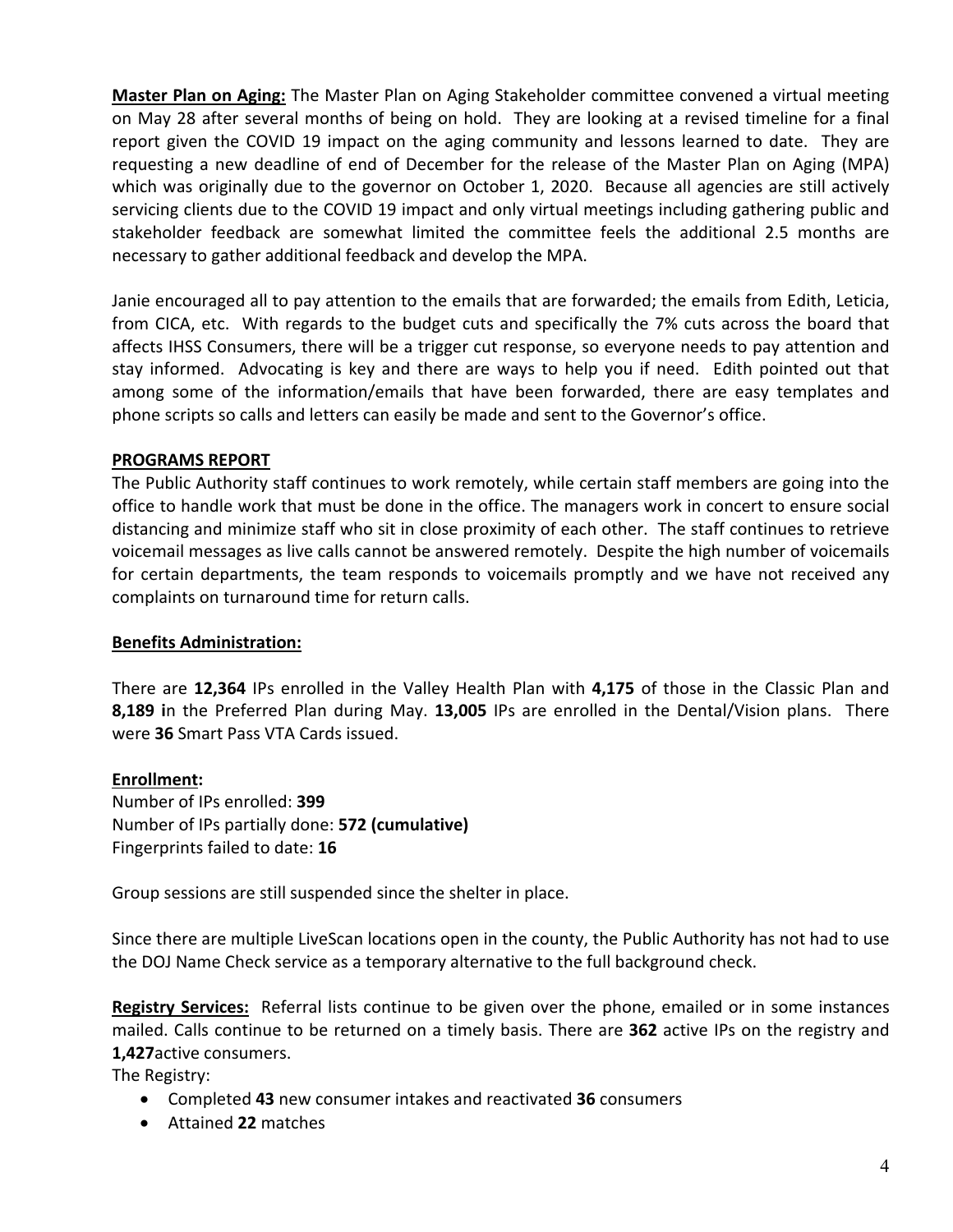- Provided **346** new interventions with nearly 123 hours spent on the interventions
- IPs using the new automated monthly check‐in: **159**

**Care Coaching:** The Registry received **12** referrals for Care Coaching in the month of May.

- **11** remote care coaching "visits" were conducted.
- Total active consumers **48**
- Total inactive consumers **253**

**Urgent Care Registry:** There were **0** hours of urgent care services authorized in May.

**Emergency Backup Registry: One** consumer requested an emergency backup provider during the month of May. The registry has a total of 50 providers on the backup registry and continues to recruit backup providers when conducting the monthly check-ins. Backup providers are paid an additional \$2/hour above their standard hourly rate.

**Registry Introductory Training (RIT): Two** remote RITs were held in May.

- **10** interviews were conducted
- **22** references were called with **20** completed reference checks
- **14** providers were added in May; some stragglers from the previous month

**PPE:** The state guidelines for PPE distribution was very narrow and limited to those IPs working for COVID 19 consumers or those with COVID 19 symptoms. Therefore, in the month of May, **40 kits** were distributed via drive up appointments.

After much work with CAPA and CDSS, ACL 20‐57 was released on May 19 and allowed for any IP requesting PPE to receive it; in addition, PPE was renamed to Essential Protective Gear (EPG). The PA received the remaining shipment PPE was received and the PA had to quickly mobilize to breakdown and re-package kits of masks and gloves to meet the increased requests now that the guidelines were lifted. The PA developed a plan to proactively reach out to Registry Providers and would begin mailing EPG rather than set up appointments for drive‐by pick‐ups, starting the first week of June.

**Public Authority Phone Calls:** The PA continues to retrieve all calls from voicemail as the phone system does not allow for live calls to be received remotely. The call volume below reflects calls received, while outbound calls are not tracked as they are made from home and cell phones. Until the shelter in place is lifted, the phone calls will be reported this way. In May the PA received a total of **4,431** voicemails/phone calls. Breakdown of the calls:

- **Registry 997**
- **Enrollment 1,028**
- **General 87**
- **Benefits 1,492**
- **Training/PPE 737**

**IP Trainings Provided:** There were **no** training classes held in May due to the shelter‐in‐place order.

**Electronic Time Sheets:** Santa Clara County has **83.2 %** of IPs and consumers are enrolled in electronic timesheets. The IP percentage is higher than consumer at 86.4% and 79.9% respectively.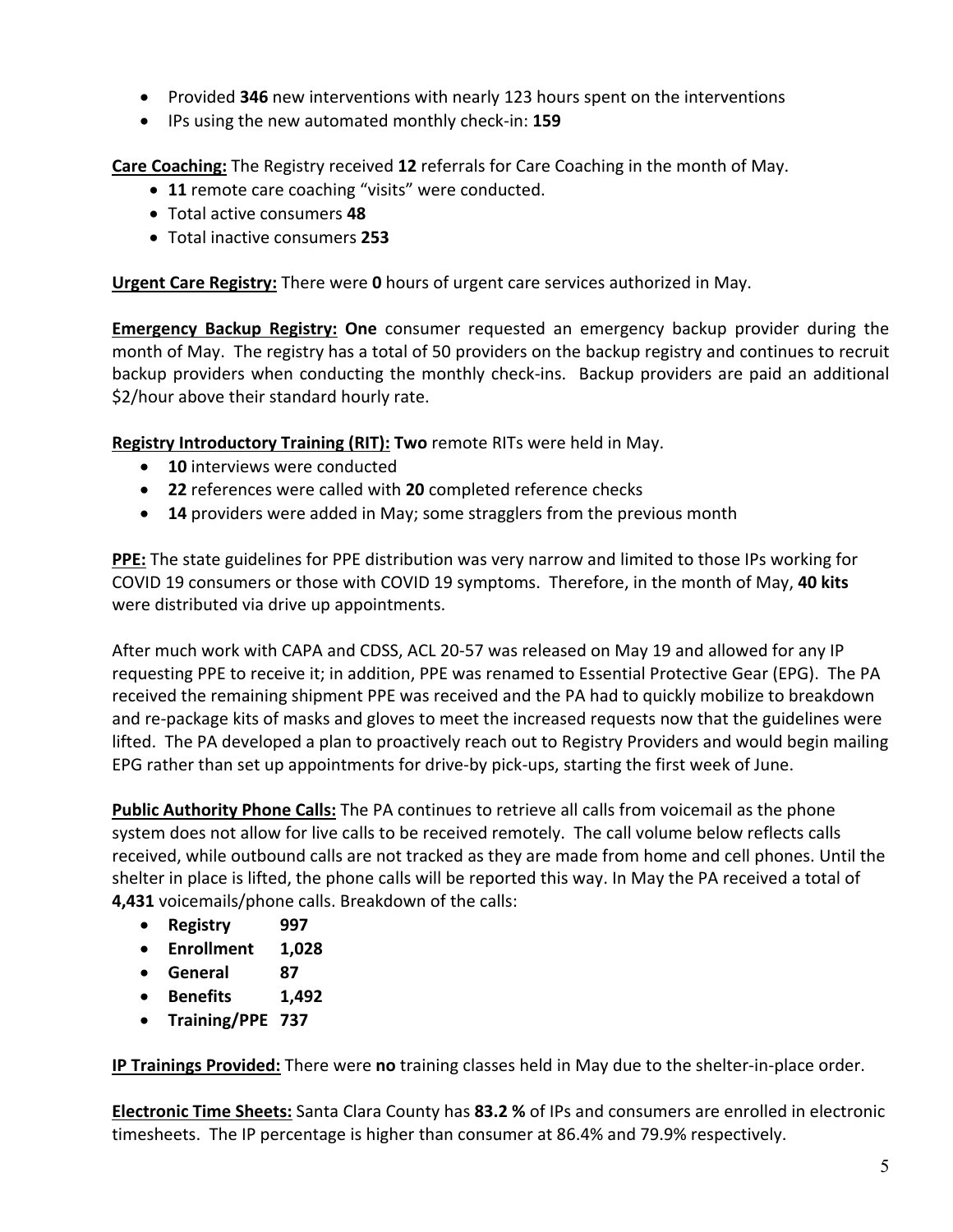**Direct Deposit: 56.7%** of IPs are using direct deposit, which is over 4% from last month.

**Sick Leave Update:** A total of **25,861** active IPs have accrued 8 hours of sick leave, **3,497** of them (13.5%) have claimed some hours, while **3,202** have claimed all 8 hours so far, this fiscal year.

Lori asked about the difference between UCR (Urgent Care Registry) and the Emergency Backup Registry. Edith stated that the Emergency Backup Registry is only for those that have a provider that cannot work due to positive testing for COVID‐19, or vice versa where the recipient has tested positive and either the provider cannot work or the provider does not want to work with a recipient who has COVID‐19. The recipient can contact the Registry department and request an Emergency Backup IP. This registry is only for COVID-19, and the \$2.00 extra pay differential is only for this registry and will continue on through December 2020.

The UCR (Urgent Care Registry) is a registry for recipients to use in an urgent need, where maybe their current provider is not available due to sickness, or the recipient was just released from the hospital and in need of UCR until they establish a regular provider.

Edith mentioned that PA is looking at the next semester training schedule and what that might look like in the fall. The PA is having discussions with schools and administrators to see how we can offer classes during COVID‐19.

Janie asked about the electronic timesheets. She asked if the PA access Consumer emails to do an email blast notifying them about the urgency to setup and enroll in electronic timesheets. Terri mentioned that IHSS does not have a lot email addresses for Consumers or Providers. Once they are at 100% of electronic enrollment, IHSS can possibly utilize all emails to send important information. Terri says that email would be just one way of communicating with all, of course, snail mail is still what consumes like and expect.

Mathew mentioned that not all providers pay attention to email and or they may not have access to computers; some are disabled and not able to use computers and there may be cases where there is a language challenge or they not computer savvy.

Lilibeth, a guest had a question with regards to ETS and telephonic timesheets ‐ can both methods be used by a Consumer and a Provider. Teri responded yes, they can. Also, Lilibeth wanted to know how to document hours on the timesheet ‐ does she put all hours from 6am to 12midnite. Teri responded that even though she is authorized to work 4 hours, she can put all hours worked and will only get paid her authorized hours.

Edith mentioned that the Registry providers have an email and cell phone text that they utilize for check in purposes. PA also sends a lot of mass paper mailings, that if possible, emails would be much more efficient.

**California IHSS Consumer Alliance Report (CICA):** Janie Whiteford reminded everyone about CICA. This organization has a 28‐county membership of Public Authorities advisory committees throughout the State of California.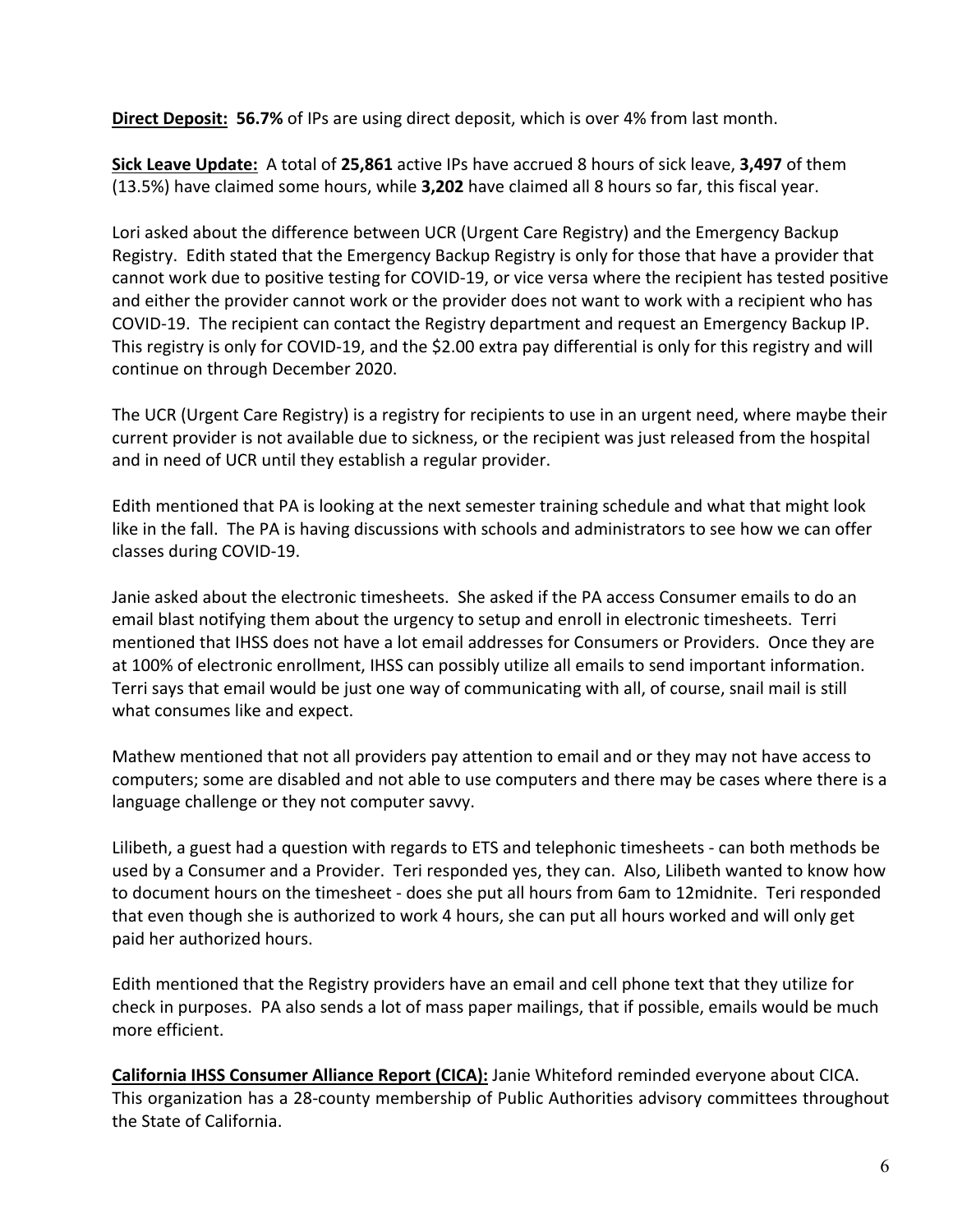Janie also reported that CICA's executive committee is re‐evaluating what CICA does. They are doing a re‐organization and need to revisit their original mission of advocating, educating advisory committees and explaining the state mandate for Advisory Boards. Their primary focus is developing training modules for the PA's. CICA wants to be able to deliver these trainings via ZOOM or another virtual platform. Janie is reaching out to all 28 county members to gather input. Janie reported there are a lot of advisory committees that are non-functioning and PA directors are not aware of what an advisory committee does or represents.

They are reaching out to AB Chairs and Vice Chairs of different counties to get the word out. There is also a high turn‐over of PA Directors and a lack of knowledge as to what Public Authority Advisory Committees do.

The CICA Centralized Meeting is still in planning stages for possibly in January or February of 2021. Janie made calls to the bay area counties and spoke to people to see what they thought about having this meeting next year and most responded positively and want to have the meeting.

One main focus should be that of the history of IHSS, CICA and CAPA and the importance of how these three entities work together.

Janie called San Benito County, and they did not have an Advisory Committee at all. CICA is there to help advocate and get the word out. A lot of counties were not aware of their funding and the \$6000 that they have in their budget. CICA can advise Advisory Committees on how they can utilize their budget under the law and how they can obtain these funds.

Janie asked all AB members to please give ideas and feedback as to what they would like to be trained on, what types of training sessions they would like to see offered.

Lilibeth stated that the Advisory Board and the Union need to collaborate. Janie said that they have discussed this before, and bottom line is that CICA is the voice of the Consumers and the union is the voice of the Providers. The two entities are not one. However, there are plenty of opportunities for collaboration between the Unions and CICA.

Report from Social Services Agency: Terri Possley once again reported that her staff are working remotely since the SIP order on March 16. The IHSS lobby is closed and signs were posted to encourage signing up for electronic timesheets. The IHSS staff are able to receive live calls while working remotely, so very few voicemails are left. Some staff are working in the office as necessary to pick up paperwork. Most are working full‐time or at least 36‐hours /week.

There are no plans to re-open the lobby anytime soon. Terri says that they are waiting on the Health Orders to change and specifically waiting on the Department of Public Health guidance on that date.

Home visits are still being conducting by phone or video conferencing using Facetime and Skype. The intakes are being done this way as well, and this is approved by the State, and encouraged by Terri. The annual re-assessments are also being done by phone and will continue through June 30<sup>th</sup>. Terri hopes that the State will extend this date further. The method is keeping Consumers and IHSS staff safe.